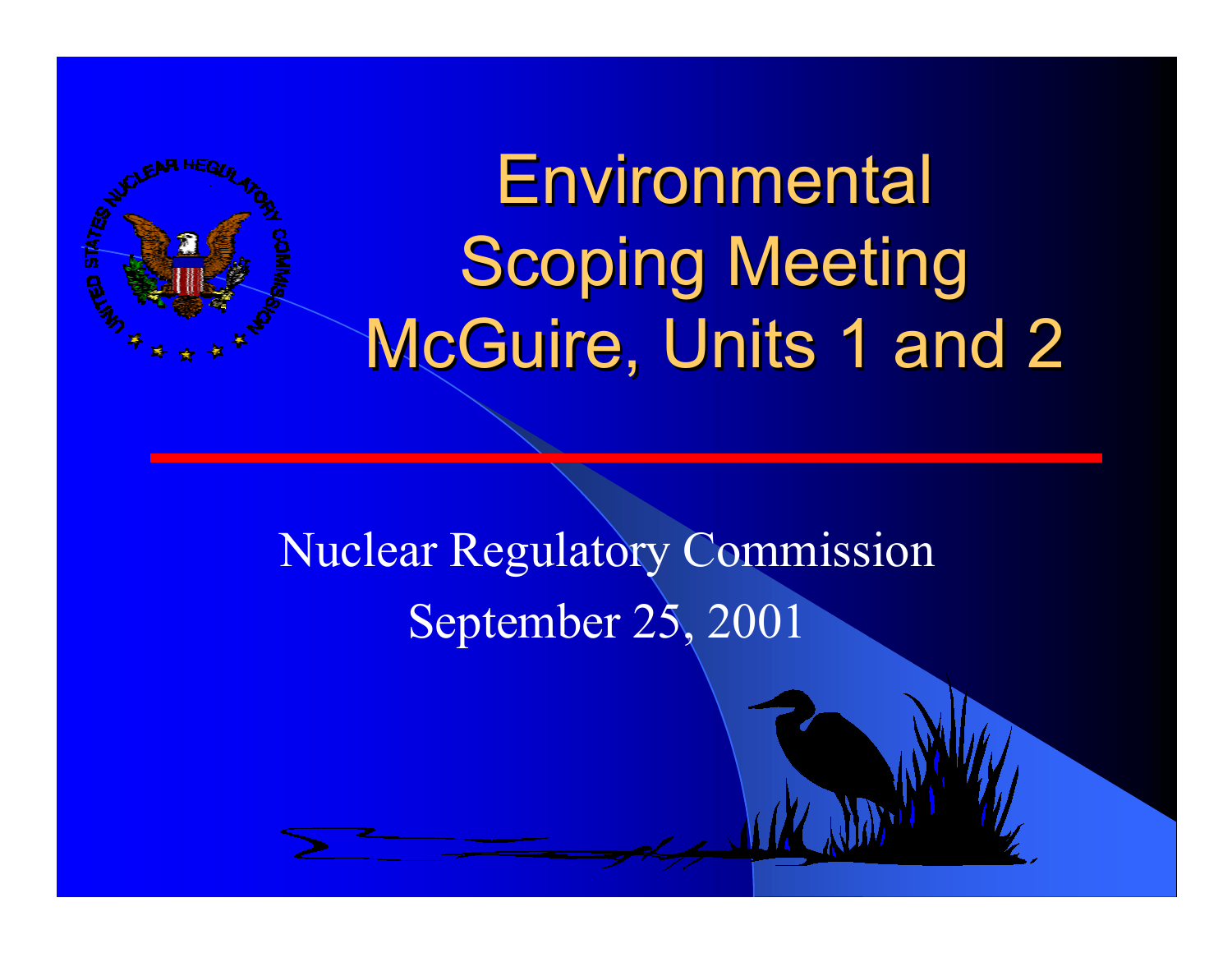

# **Purpose of Today's** Meeting

- **Discuss NRC's license renewal process**
- **Example 2 > Describe the environmental review process**
- $\triangleright$  Identify environmental areas that the staff typically evaluates
- $\triangleright$  Provide the review schedule
- Accept any comments you may have today
- $\triangleright$  Describe how to submit comments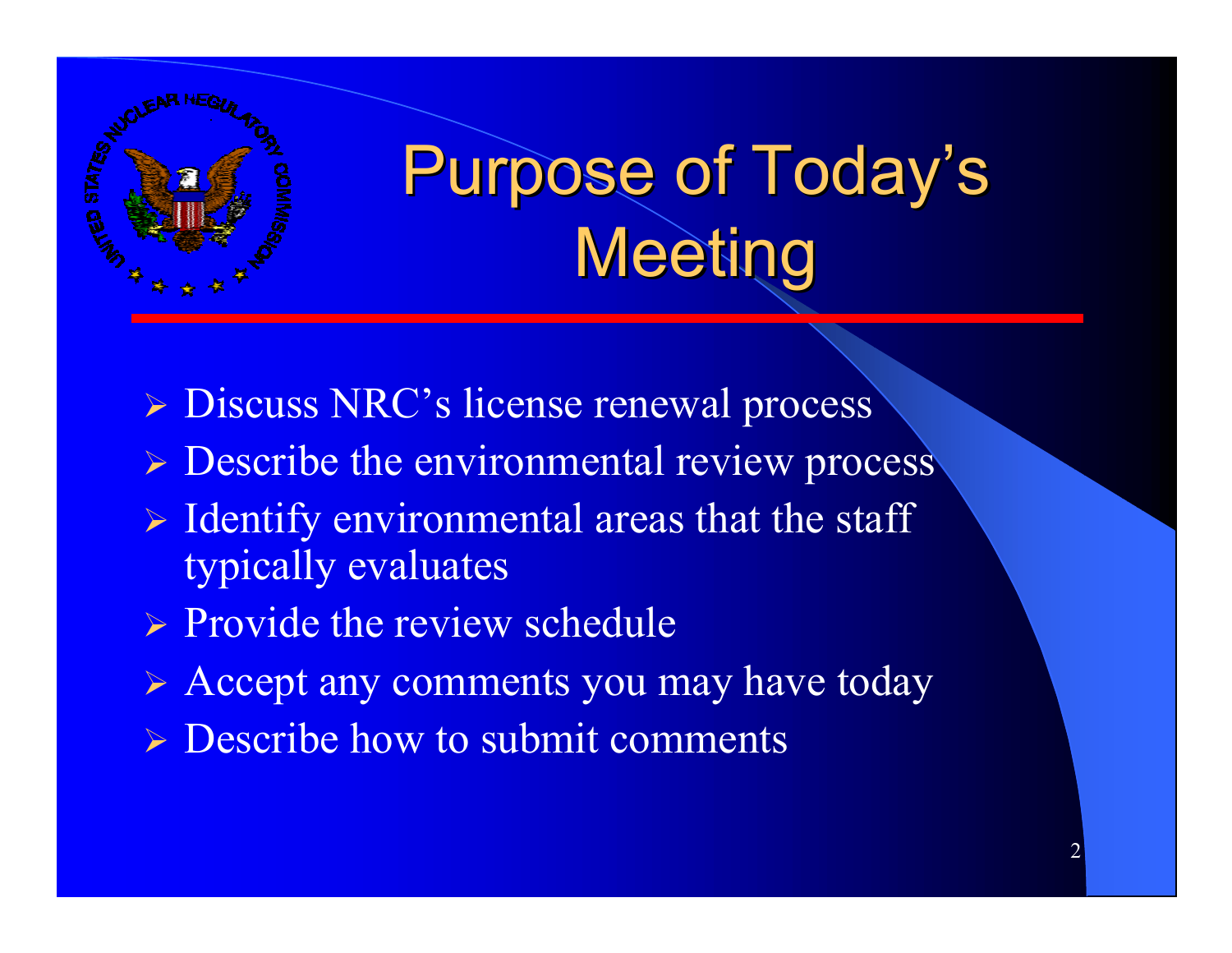# McGuire, Units 1 and 2, License Renewal

 Operating licenses expire in 2021 (Unit 1) and 2023 (Unit 2)

 Application requests authorization to operate units for up to an additional 20 years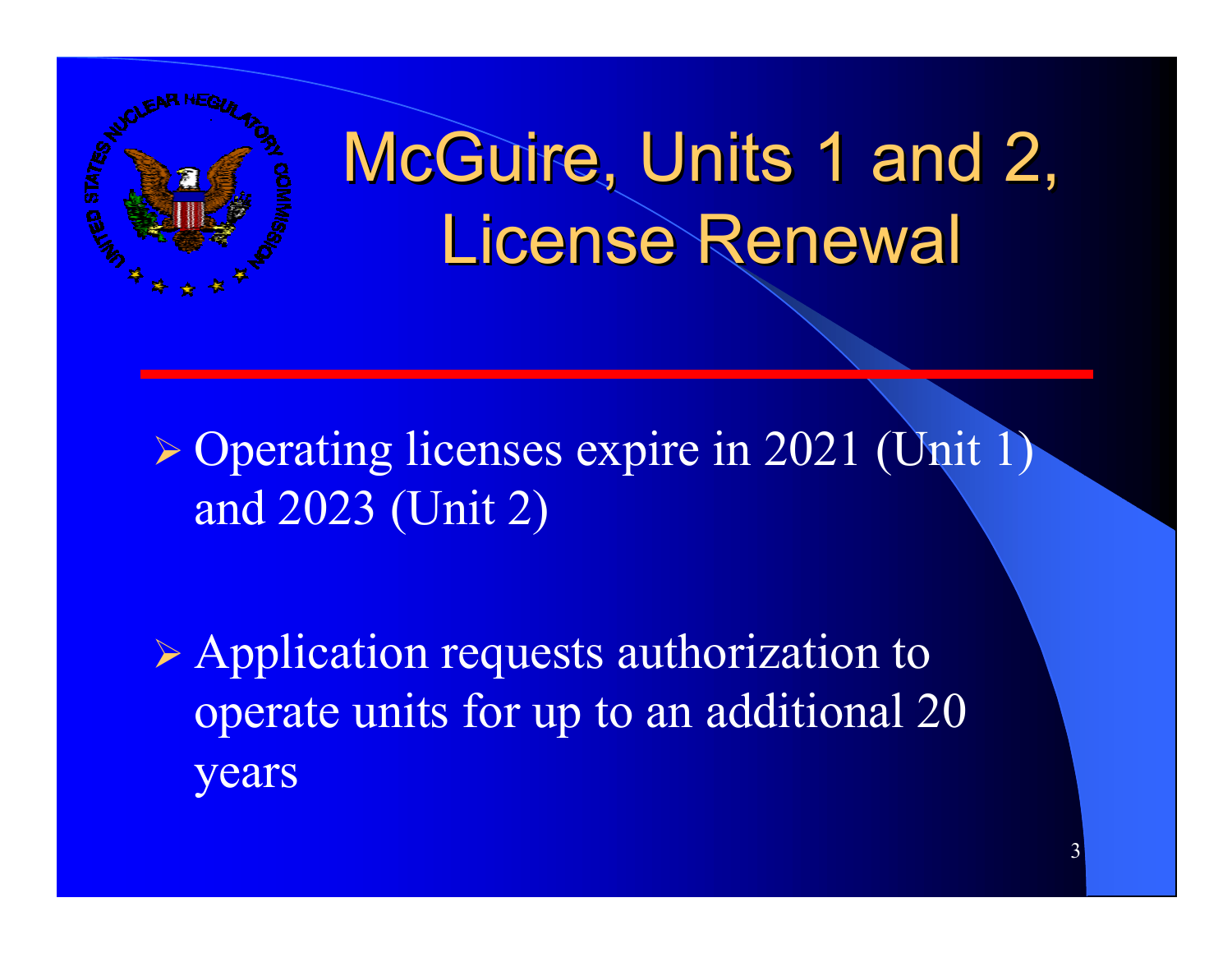

- Safety review
- Environmental review
- > Plant inspections
- Advisory Committee on Reactor Safeguards (ACRS)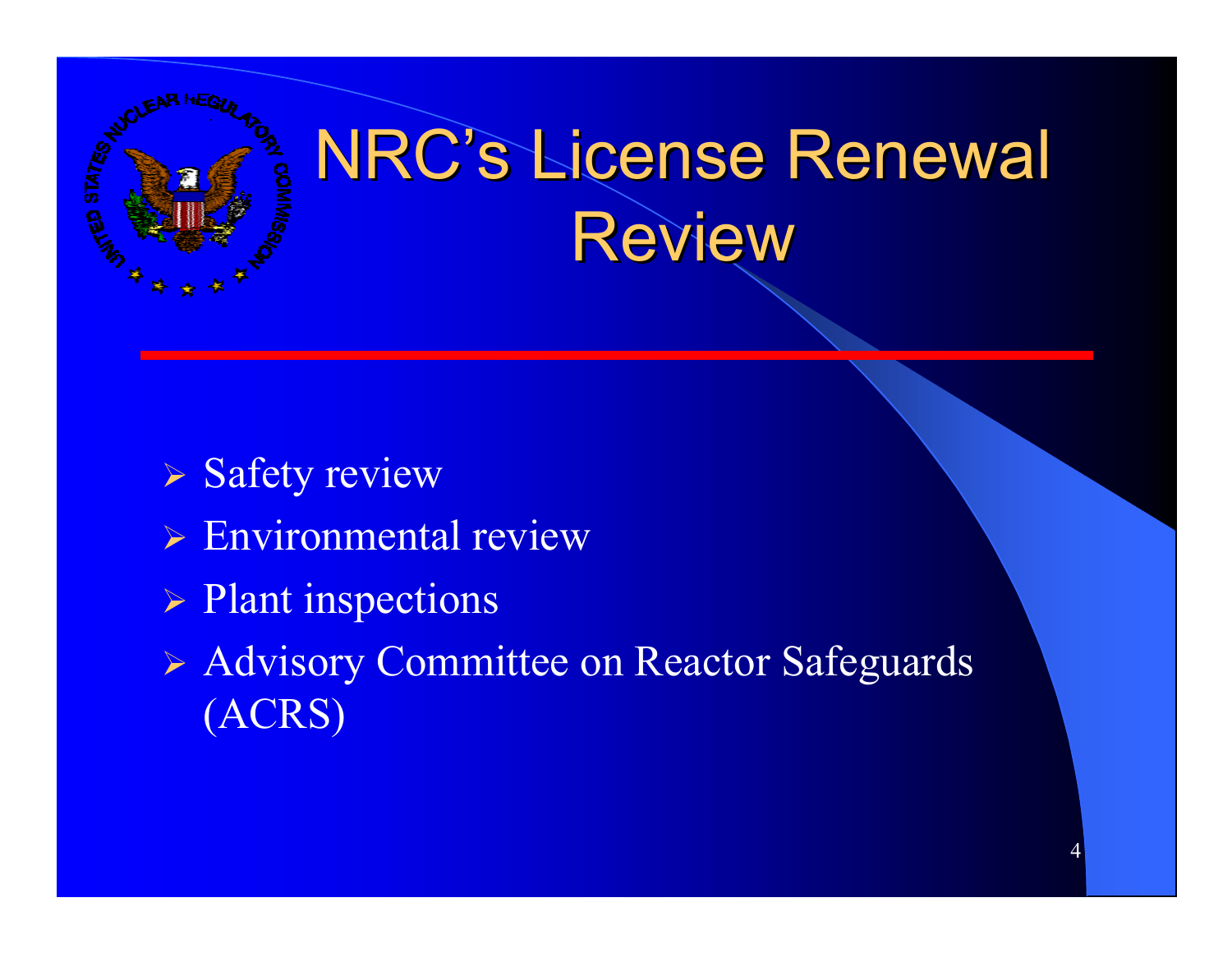### License Renewal Process



R HF/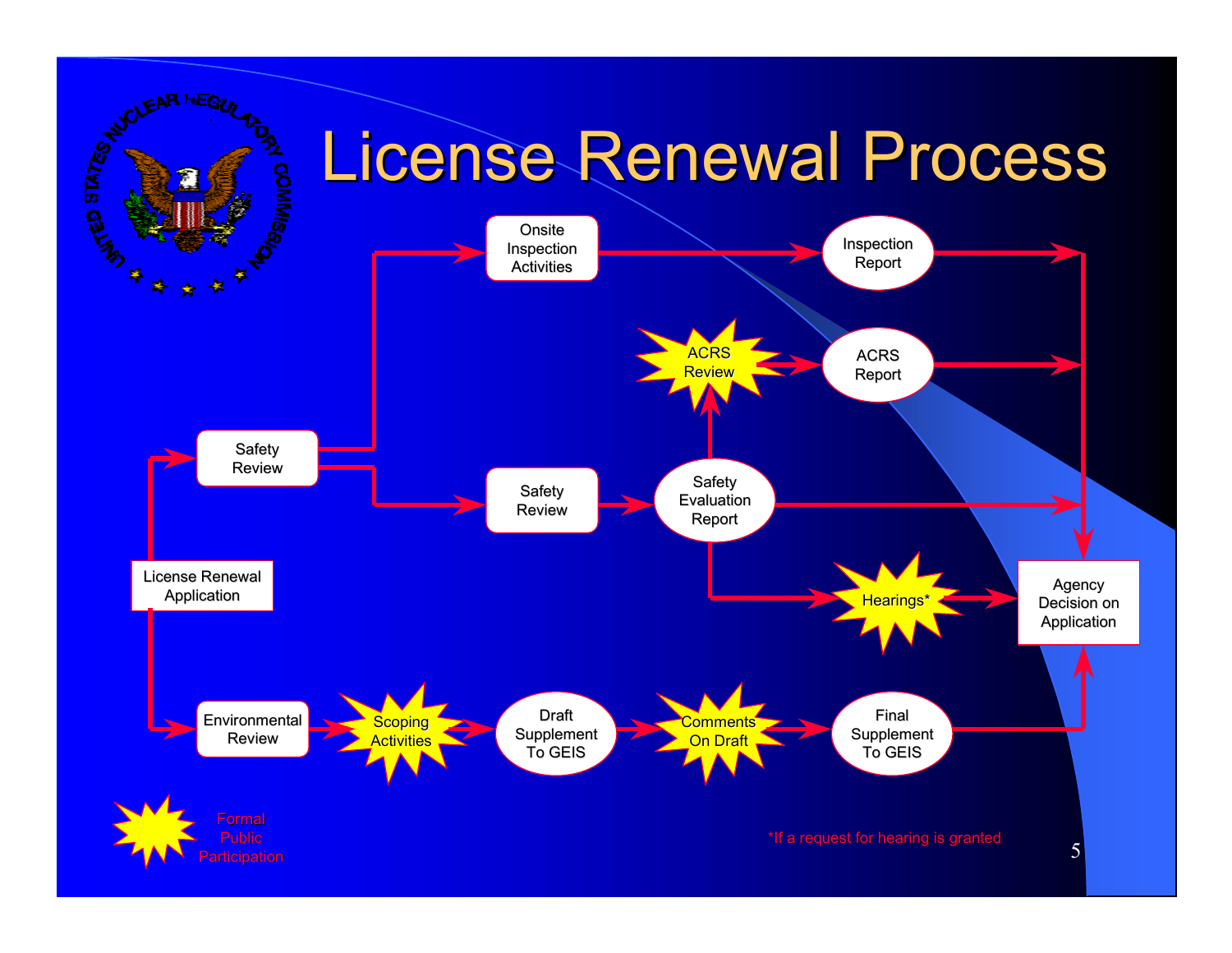

## **National Environmental** Policy Act

- **EPA requires Federal agencies to use a** systematic approach to consider environmental impacts
- An environmental impact statement (EIS) is required for major Federal actions significantly affecting the quality of the human environment
- Commission has determined that an EIS will be prepared for a license renewal action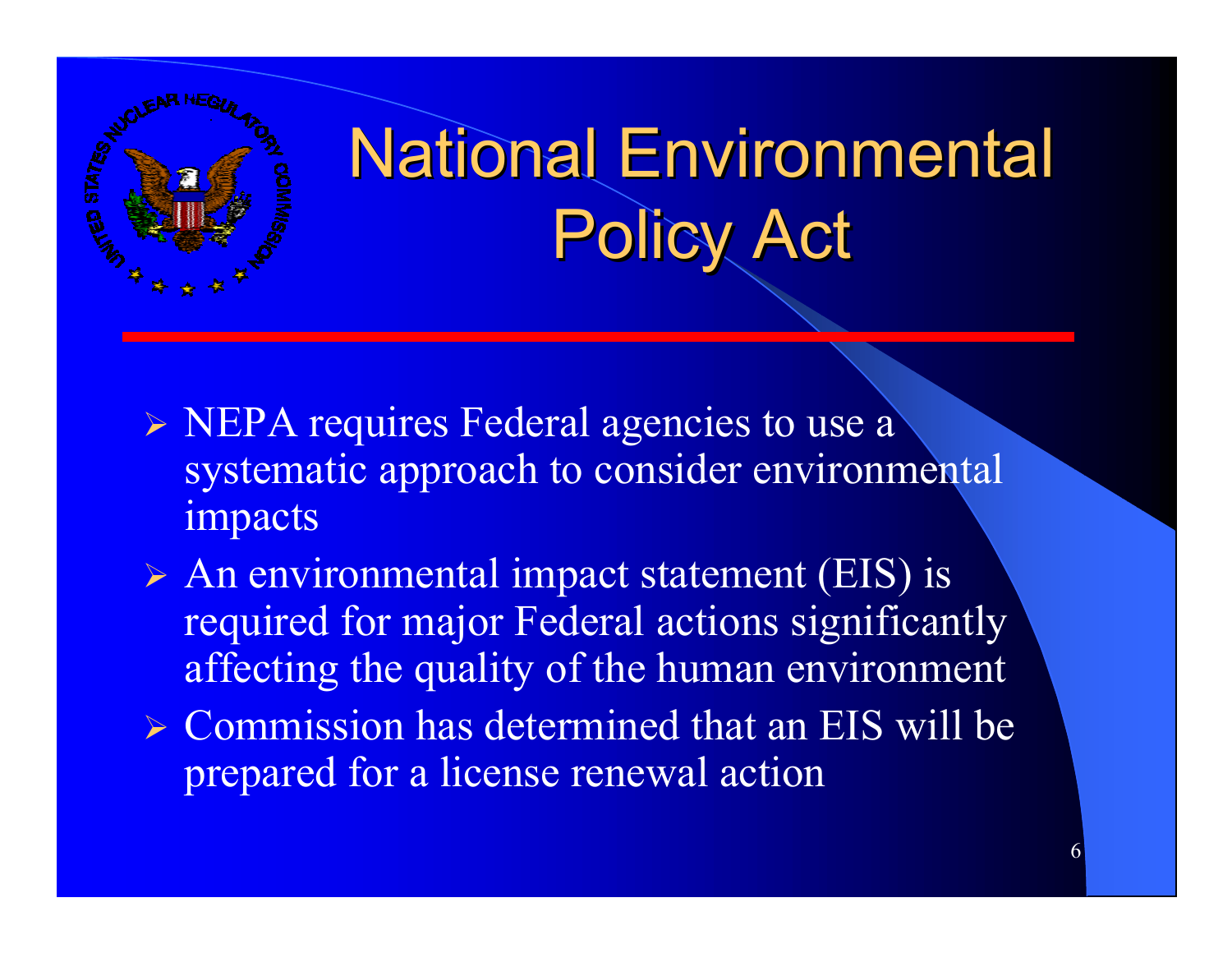

## **Decision Standard for** Environmental Review

To determine whether or not the adverse environmental impacts of license renewal for McGuire, Units 1 and 2, are so great that preserving the option of license renewal for energy planning decisionmakers would be unreasonable.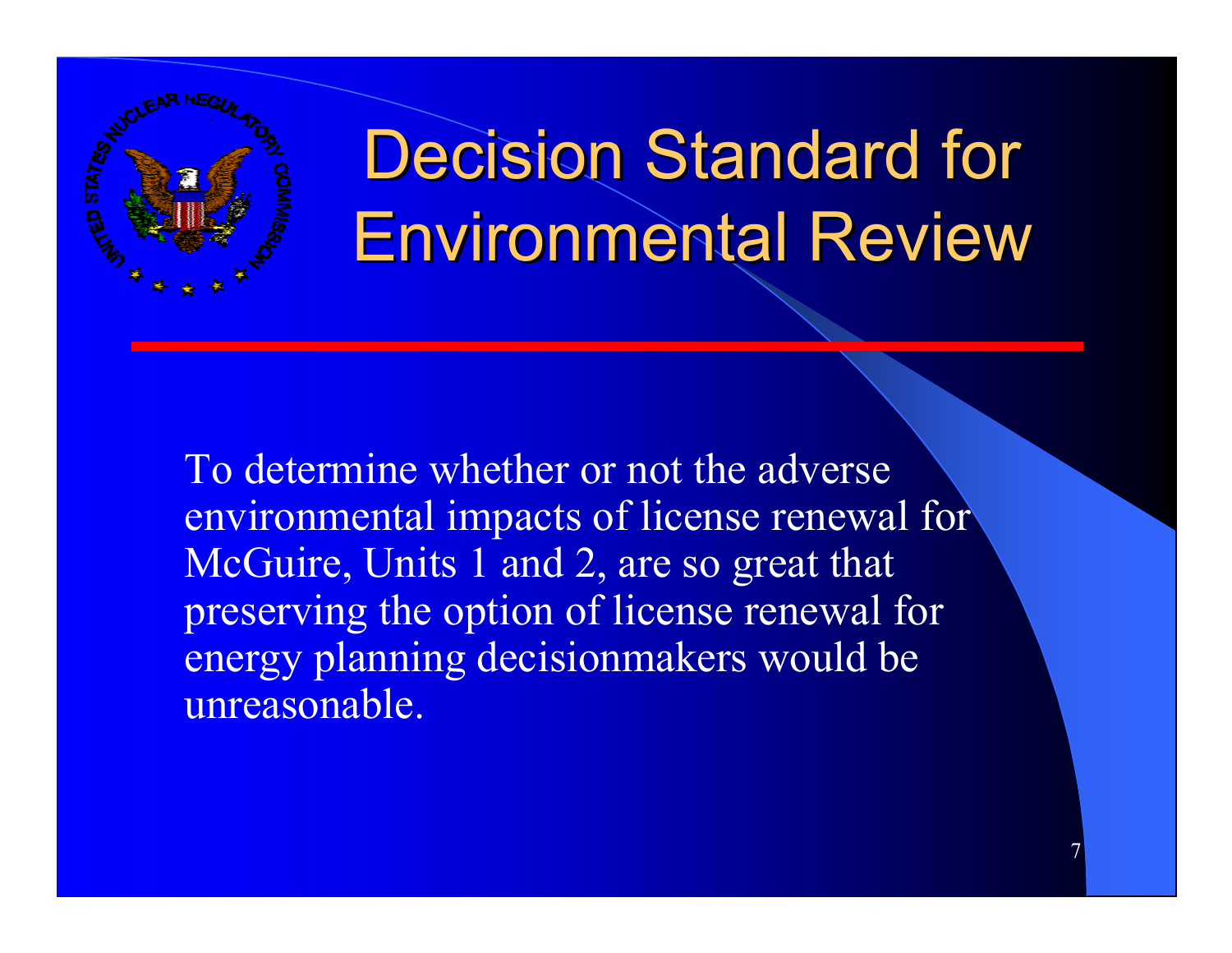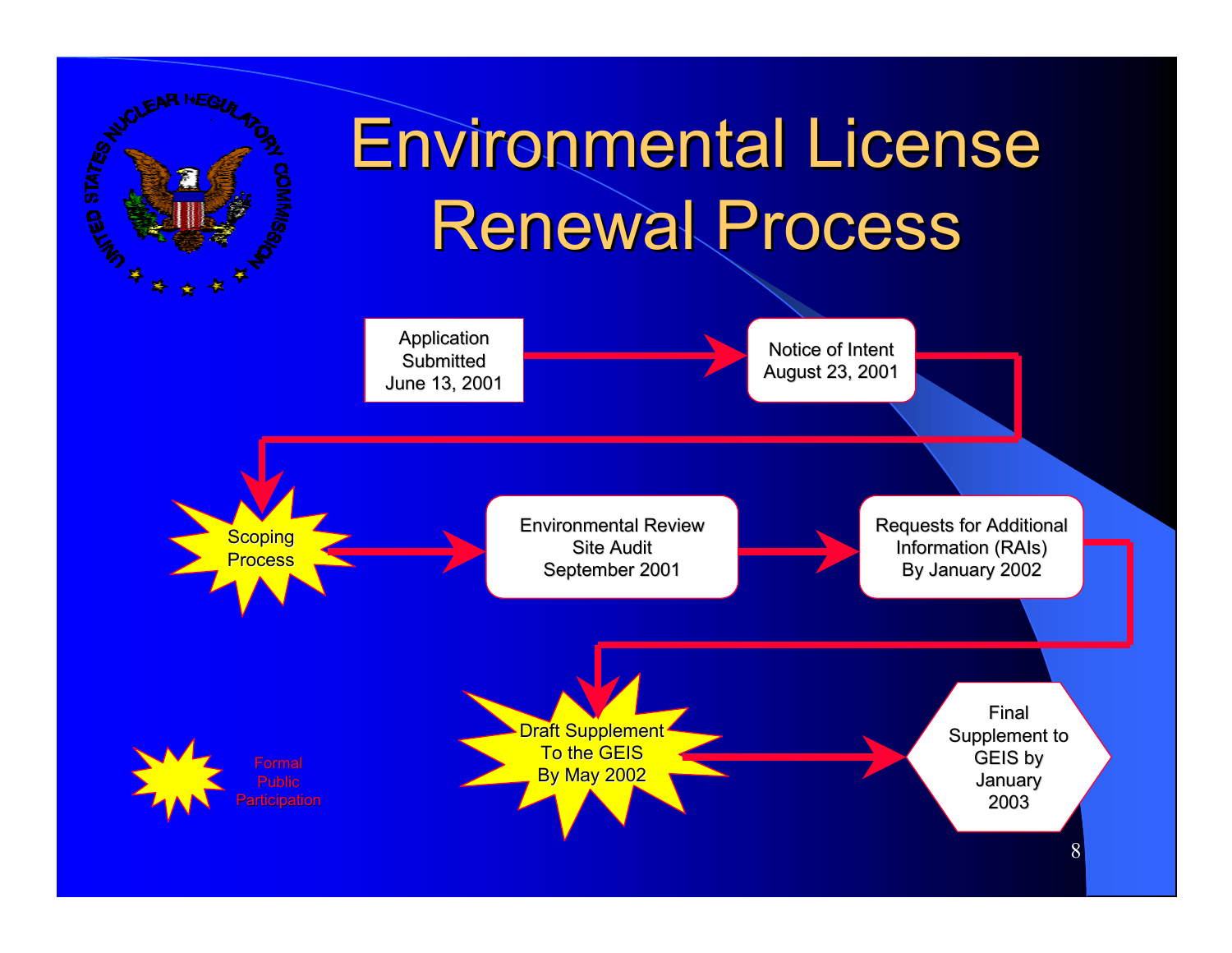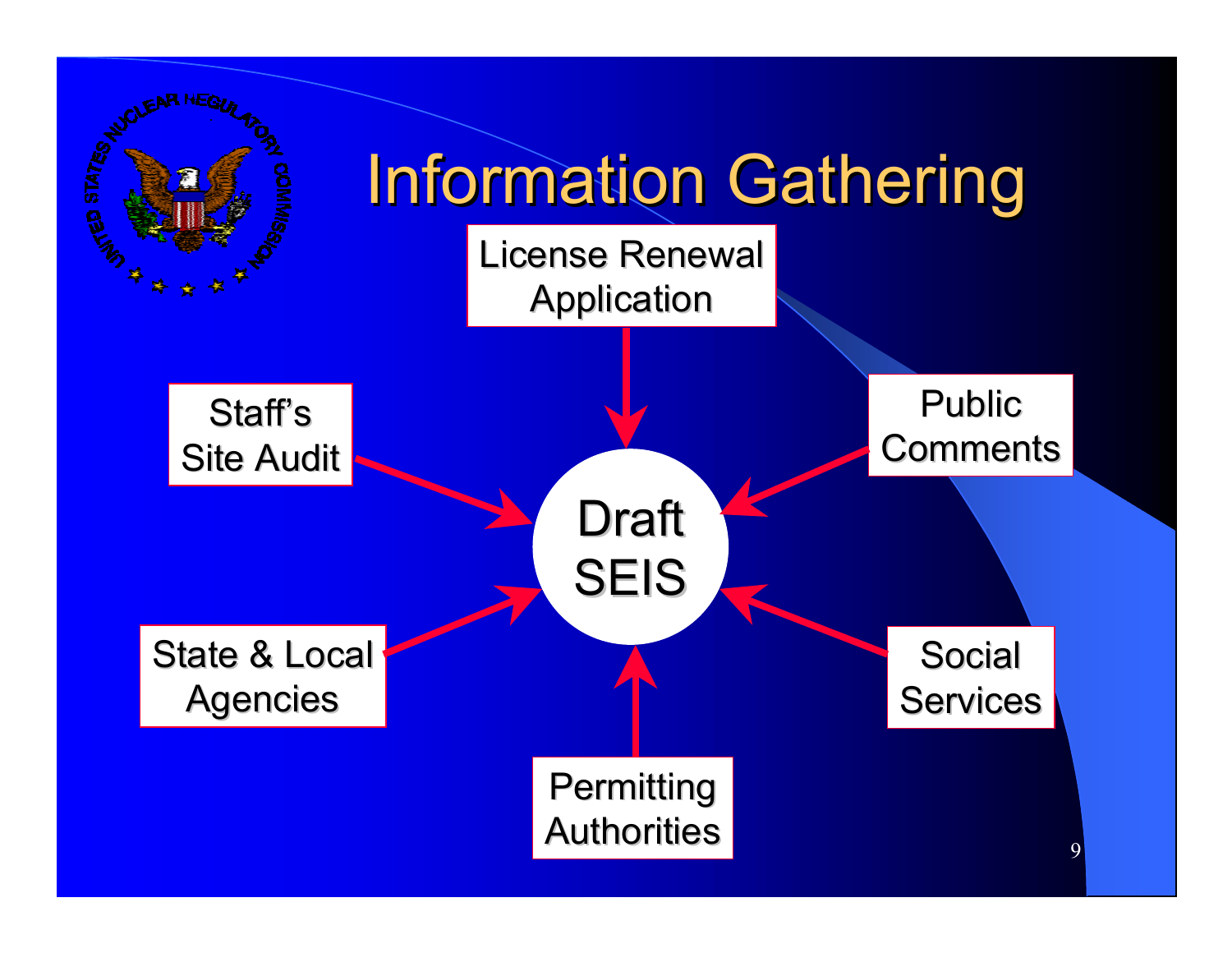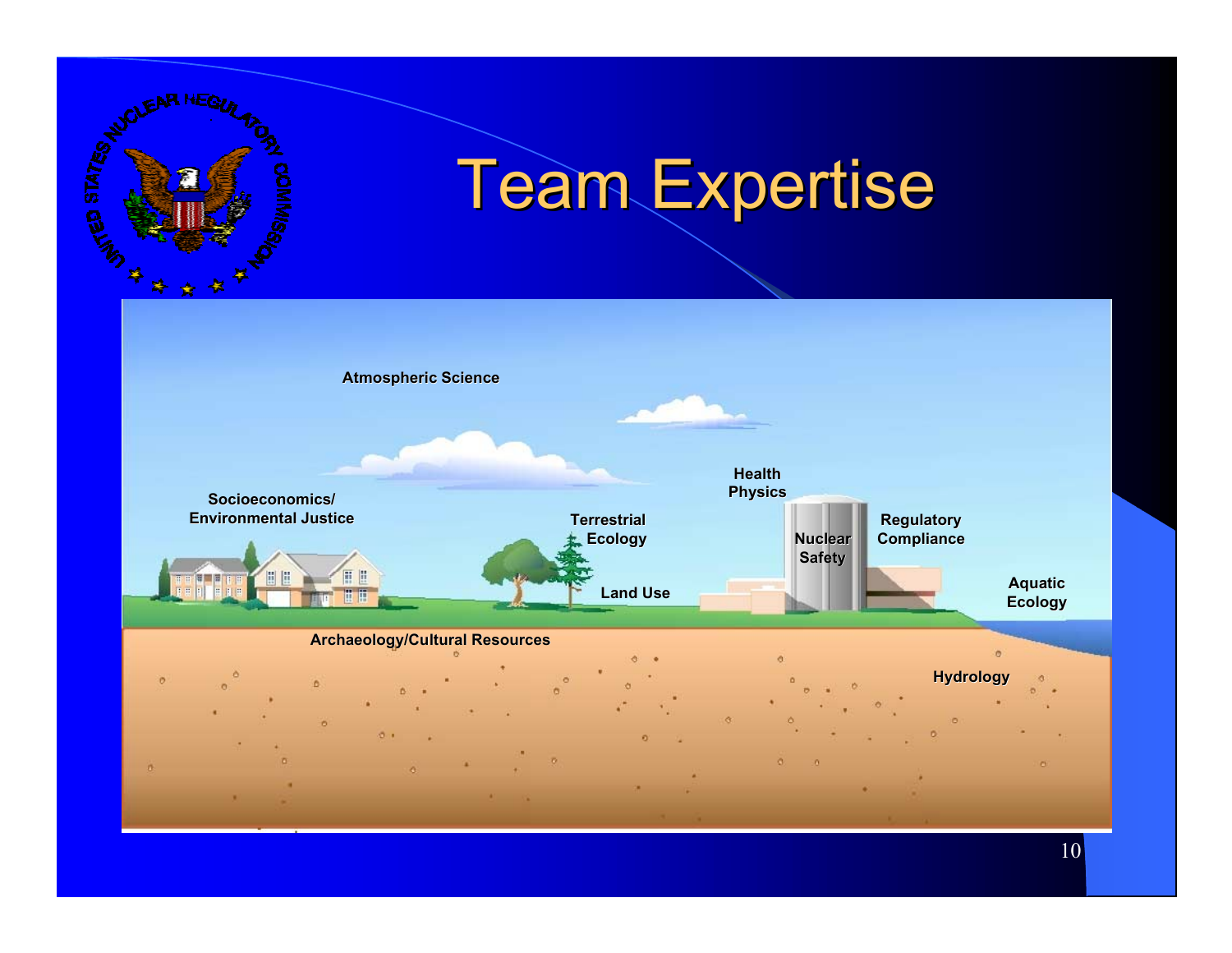

## Environmental Review Milestones

 $\triangleright$  Public comment period – 8/23/01 to 10/21/01

 $\triangleright$  Issue draft SEIS  $-5/02$ 

 $\triangleright$  Issue final SEIS – 1/03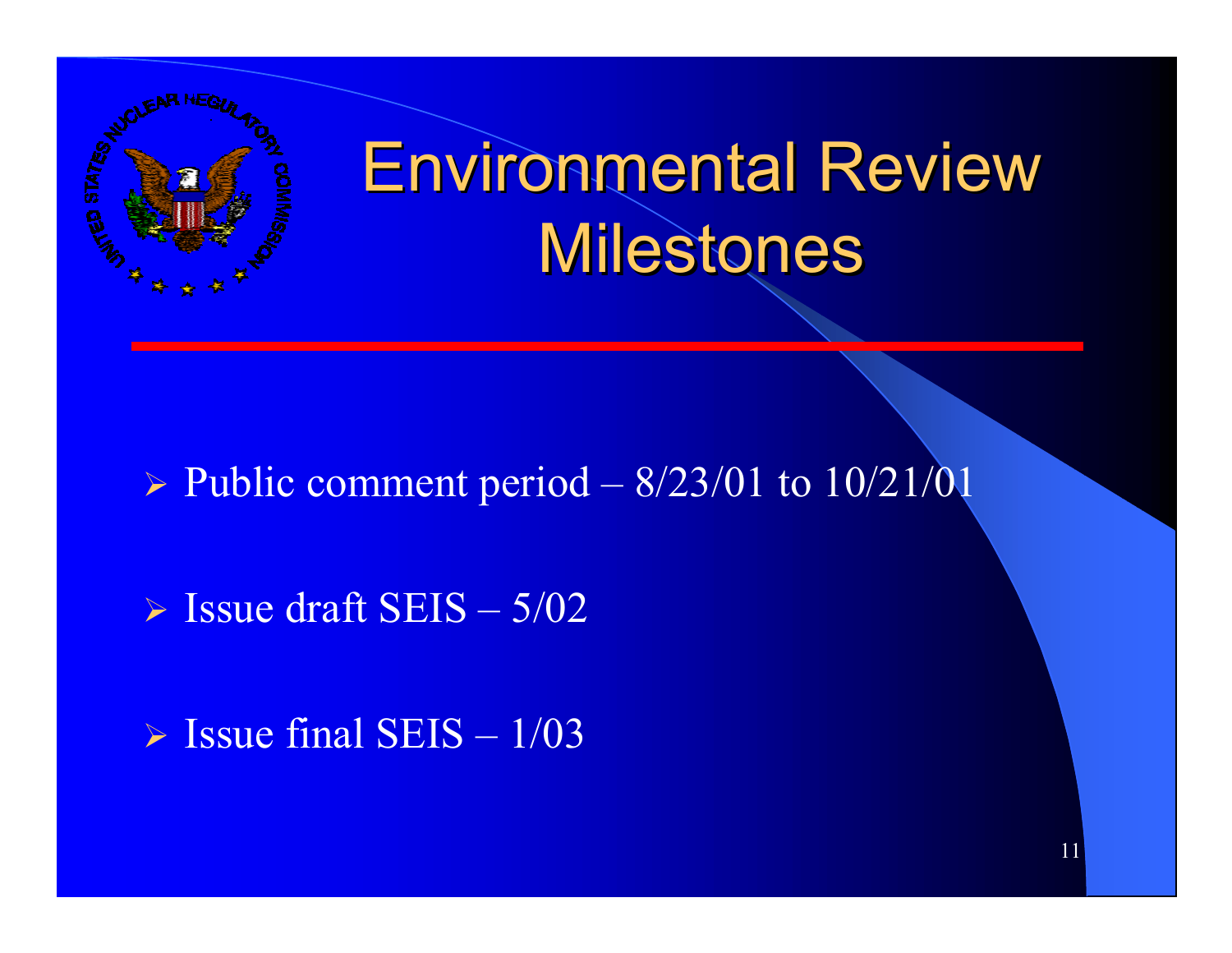

### **Point of Contact**

 Agency point of contact: James H. Wilson(800) 368-5642, Ext. 1108 Documents located at the J. Murrey Atkins Library, University of North Carolina-**Charlotte**  $\triangleright$  Documents can also be viewed at the NRC's

Web site (www.nrc.gov)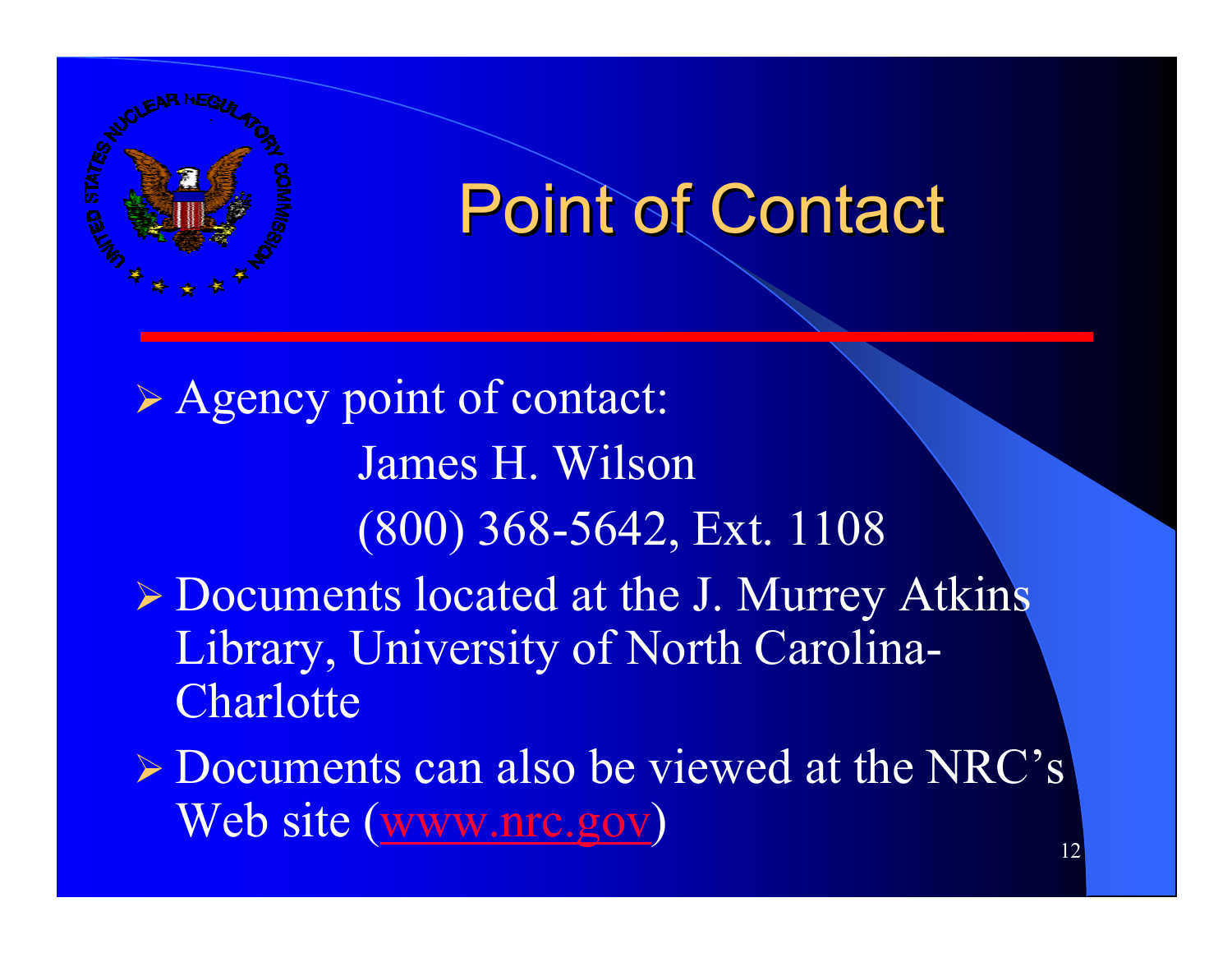

### **NRC Addresses**

 Submit comments: ▶ By mail at: Chief, Rules and Directives Branch Division of Administrative Services Mailstop T-6D59 U.S. Nuclear Regulatory Commission **≻In person at: 11545 Rockville Pike** Rockville, Maryland E-mail at: McGuireEIS@nrc.gov